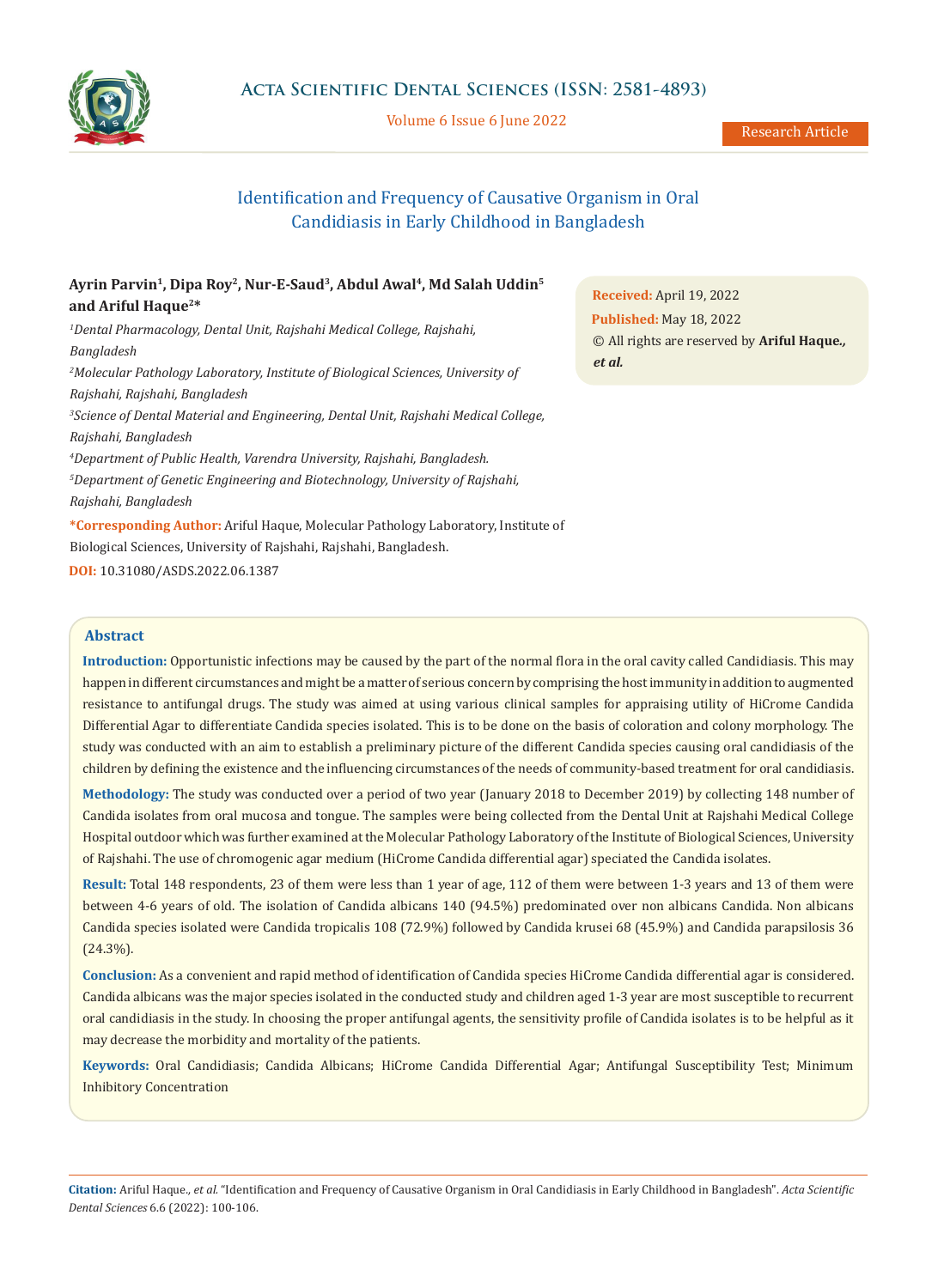#### **Introduction**

During the last decades, the occurrence of fungal infections has been increasing and in developed countries it is spreading more [1]. Candida species, which are part of the normal flora in the oral cavity, may cause opportunistic infections under various circumstances that compromise host immunity  $[2,3]$ . It gets often connected with inclining factors attributed to the organism and these cause chronic infections [4]. Candida albicans is the main reason behind causing candidiasis, the most common paediatric oral infections. Some other species of Candida like Candida parapsilosis, Candida krusei and Candida tropicalis can become hostile enough to increase patient morbidity and mortality attributable to oropharyngeal or general diffusion.

Pseudomembranous candidiasis is another form of presenting candida infection. It is categorized by white pseudomembranous cover in the oral mucosa and upper digestive tract. Other than this, critical atrophic candidiasis is distinguished by ache and swelling of the mouth or tongue, chronic hyperplastic candidiasis is categorized by consistent white scratches on the oral mucosa or tongue and angular cheilitis is characterized by lesions in the angles of the mouth which usually accompanies intra-oral candidiasis [5].

An occurrence or distinctive feature that has been related to the increased rate of afterward occurring disease is referred as a predisposing factor. The differences are important to be made as predisposing features which are associated with a disease but not the reason behind causing it. Ageing is also a matter which is associated with periodontal disease due to its increased incidence. Diabetes and immune suppressive disease due to different causes are adjustable factor as we may control them but they cannot be cured. Common local systemic predisposing factors are changes in epithelium, bad oral hygiene status, reduced salivary flow, loose- or tight-fitting dentures, corticosteroid inhalers, high sugar diet and common systemic predisposing factors are disorders of hormone, extreme age, endocrine disorders (e.g., diabetes), immunosuppression, dry mouth, extended antibiotic therapies, nutritional deficiencies [4].

Oral examination in regular interval and maintaining oral and dental hygiene will avert most cases of oral candidiasis. That is why the patients are required to be made aware of oral hygiene measures. Brushing the teeth, washing the buccal cavity, tongue, palate and dentures are the common maintenance of oral hygiene. Besides the use of anti-Candida solutions for instance Chlorhexidine or Hexetidine can enter those areas where the brush cannot. Additionally, the dentures are required to be removed at night time to clean it deliberately and immersed it in an antiseptic solution like Chlorhexidine [5].

Oral candidiasis is recently increasing due to extreme age, denture use due to cleft palate, diabetes, systemic steroid and antibiotic use, pernicious anemia, malignancy, radiation therapy on the head and neck, and cell-mediated immunodeficiency [6].

The aim of this study was to isolate and identify etiological agents and determine the frequency of oral candidiasis in most vulnerable age group. So, it is important to increase awareness among the people about oral disease and its predisposing factor to control oral candidiasis among children. So that my study plays an important role to control and prevent oral disease among the people of Rajshahi in Bangladesh. This study may also play a significant role to diagnose and cure oral candidiasis all over the world.

### **Methodology**

## **Test isolates**

The target population selected through a stratified random cluster sampling method, included all out patients age 1 month to 6 years from Paediatric Department of Dental Unit at Rajshahi Medical College Hospital Outdoor, who were especially having their tongue affected with white pseudomembranous plaque or else other having noticeable oral candidiasis. The samples were examined at the Molecular Pathology Laboratory, Institute of Biological Sciences, University of Rajshahi.

As a part of quality control, some reference strains of Candida albicans ATCC 90028, Candida tropicalis ATCC 705, Candida krusei ATCC 6258 and Candida parapsilosis ATCC 22019 were used. Himedia Laboratories Pvt. Limited, Mumbai, India was the institution from where all the culture media control strains were attained.

### **Identification of isolates**

Enzymatic substrates are contained in it relating to chromogenic composites. At the time of the substrate is cleaved by a specific enzyme, color is produced by the chromogenic substances. Yeast species produce the action of different enzymes which results in color disparity. This variation of color is useful for probable identification of diversified Candida species. HiCrome Candida differential agar is speciated depending on the variation of color offering to a rapid, suitable and consistent method with a view

**Citation:** Ariful Haque*., et al.* "Identification and Frequency of Causative Organism in Oral Candidiasis in Early Childhood in Bangladesh". *Acta Scientific Dental Sciences* 6.6 (2022): 100-106.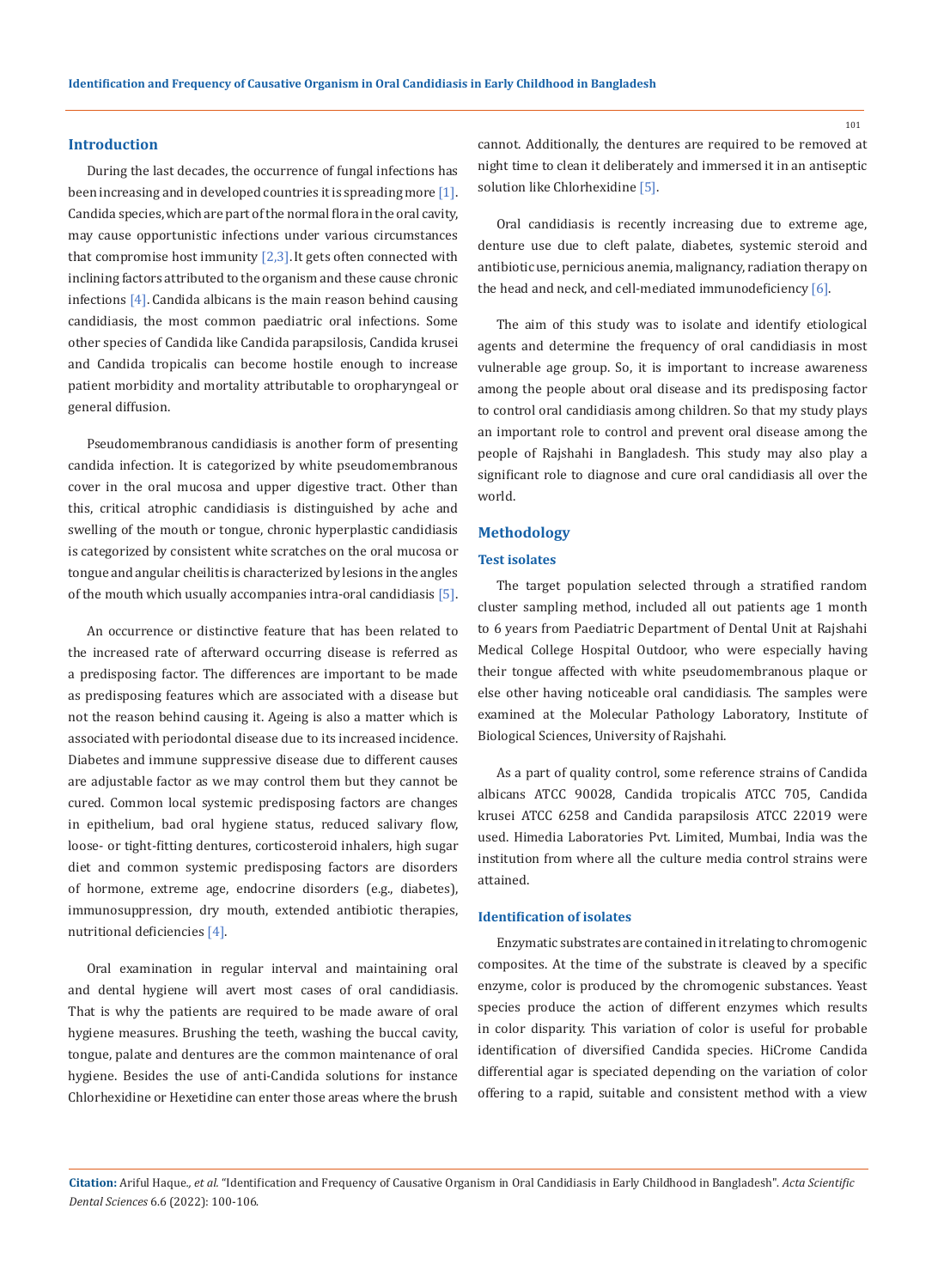to identifying clinically significant Candida species compared to cumbersome traditional methods. As a simple phenotypic test is replacement of molecular based assay in developing countries, HiCrome Candida differential agar can be accepted.

HiCrome Candida differential agar media was obtained commercially from Hi Media, Mumbai, India. Swabs were initially streaked on HiCrome Candida differential agar and incubated at 37°C for up to 48 hours for optimal development of color. HiCrome Candida differential agar allows differentiation of Candida species on the basis of color and colony morphology. Isolates forming light green colonies were identified as Candida albicans, blue to metallic blue Candida tropicalis, pink/purple, fuzzy colonies Candida krusei and cream-colored colonies as Candida parapsilosis [7].

| Candia<br>species       | <b>Inoculum</b><br>(CFU) | <b>Color of colony</b><br>on HiCrome<br>agar media | <b>Colony morphology</b><br>on HiCrome agar<br>media |
|-------------------------|--------------------------|----------------------------------------------------|------------------------------------------------------|
| Candida<br>albicans     | 50-100                   | Light green                                        | Flat or even colonies                                |
| Candida<br>tropicalis   | 50-100                   | Blue to metallic<br>blue                           | Elevated colonies                                    |
| Candida<br>krusei       | 50-100                   | Purple / Pink                                      | <b>Fuzzy colonies</b>                                |
| Candida<br>parapsilosis | $50-100$                 | Cream to white                                     | Smooth or wrinkled<br>colonies                       |

**Table 1:** Color and colony morphology of different Candida species on HiCrome Candida differential agar media [7].

# **Candida albicans and Candida dubliniensis species differentiation**

Candida albicans and Candida dubliniensis are differentiated by their colony color and colony morphology on HiCrome Candida disparity agar media. There are some noticeable differences exist between Candida albicans and Candida dubliniensis. Amongst these differences, their ecological niches are not alike. Both Candida albicans and Candida dubliniensis are unusual in the gastro-intestinal tract of healthy individuals but for the oral cavity. Next, in terms of pathogenicity, Candida albicans there are major differences which are more pathogenic  $[8]$ .

#### **Results**

One hundred and forty-eight (148) samples were collected between 2018 and 2019 from patients of Dental Unit at Rajshahi Medical College Hospital outdoor located in Rajshahi metropolitan area in Bangladesh. All respondents were age from 1 month to 6 years. Four Candida species Candida albicans, Candida tropicalis and Candida krusei and Candida parapsilosis were isolated on HiCrom Candida differential agar media.

| Age of the respondents in<br>years | <b>Frequency</b> | <b>Percentage</b> |
|------------------------------------|------------------|-------------------|
| $<$ 1 year                         | 23               | 15.5              |
| 1-3 years                          | 112              | 75.7              |
| 4-6 years                          | 13               | 08.8              |
| Total                              | 148              | 100.0             |

**Table 2:** Distribution of respondents by their age.

Total 148 respondents,23 of them were less than 1 year of age, 112 of them were between 1-3 years and 13 of them were between 4-6 years of old.

Figure 1 showing 52 (35.1%) of the respondents were male and 96 (64.9%) of the respondents were female.

In 148 sample; 140 sample has Candida albicans with 100 scanty, 26 light, 10 moderate and 4 heavy growth of colony, 108 sample has Candida tropicalis with 80 scanty, 22 light, 4 moderate and 2 heavy growth of colony, 68 sample has Candida krusei with 40 scanty, 26 light, 2 moderate and none of them have heavy growth of colony, 36 sample has Candida parapsilopsis with 20 scanty, 14 light, 2 moderate and none of them have heavy growth of colony shown in table 3.



Figure 1: Distribution of respondents according to their gender.

**Citation:** Ariful Haque*., et al.* "Identification and Frequency of Causative Organism in Oral Candidiasis in Early Childhood in Bangladesh". *Acta Scientific Dental Sciences* 6.6 (2022): 100-106.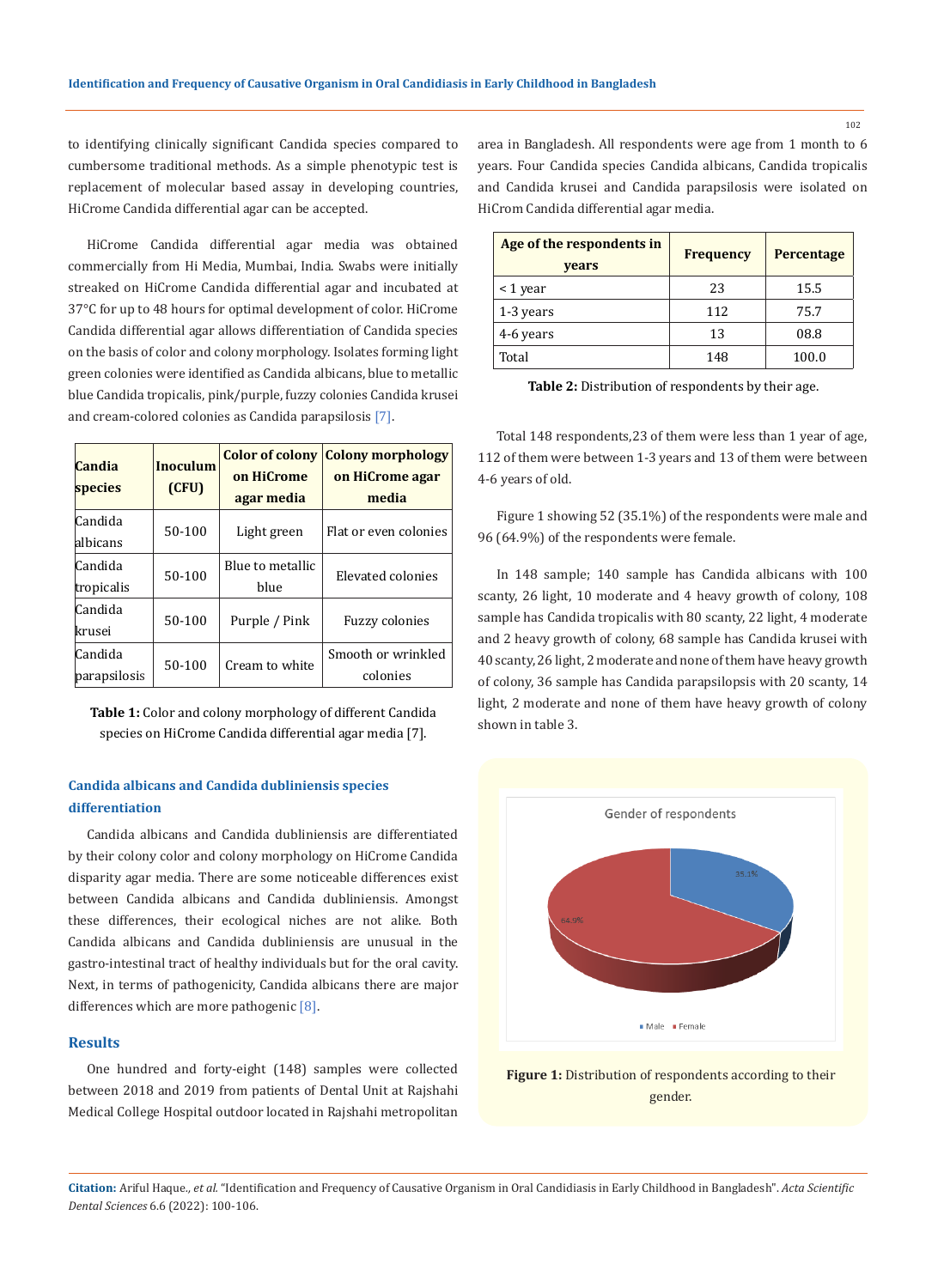| Candida spp./Growth   | Scanty $(\% )$ | Light $(\%)$ | Moderate (%) | Heavy $(\%)$ | Total = $n$ , $(\%)$ |
|-----------------------|----------------|--------------|--------------|--------------|----------------------|
| Candida albicans      | 100 (71.5%)    | 26 (18.5%)   | $10(7.1\%)$  | $4(2.9\%)$   | 140 (100%)           |
| Candida tropicalis    | 80 (74.1%)     | 22 (20.3%)   | $4(3.8\%)$   | $2(1.8\%)$   | 108 (100%)           |
| Candida krusei        | 40 (58.8%)     | 26 (38.3%)   | $2(2.9\%)$   | $0(0\%)$     | 68 (100%)            |
| Candida parapsilopsis | 20 (55.6%)     | 14 (38.9%)   | $2(5.5\%)$   | $0(0\%)$     | 36 (100%)            |

**Table 3:** Growth pattern results of all Candida species after the first inoculation.

# **Morphology of Candia species colony on selective/differential media**

24-48 hours were taken at the temperature of 30˚C for incubation, isolates were injected onto HiCrome agar. Depending on the color and colony morphology, variation of Candida species specifically Candida albicans, Candida krusei, Candida tropicalis and Candida parapsilosis are allowed by HiCrome agar. Isolates forming light green colonies were identified as Candida albicans, blue to metallic blue Candida tropicalis, pink/purple, fuzzy colonies Candida krusei and cream-colored colonies as Candida parapsilosis (Figure 2).



**Figure 2:** Colony morphology on HiCrome Candida differential agar media: A- Candida albicans, B – Candida tropicalis, C – Candida krusei, D – Candida parapsilosis.

Figure 3 shows in HiCrome Candida differential agar media Candida albicans show smooth light green to metallic green smooth colonies and Candida dubliniensis shows dark green to bluish green wrinkled colonies.



**Figure 3:** Color and morphology of colony of Candida albicans and Candida dubliniensis.

# **Distribution of Candida species recognized from clinical samples**

One hundred and forty-eight (148) samples were collected from patients of Dental Unit at Rajshahi Medical College Hospital outdoor. Among them 140 (94.5%) isolates were identified as Candida albicans, 108 (72.9%) isolates as Candida tropicalis, 68 (45.9%) isolates as Candida krusei and 36 (24.3%) isolates as Candida parapsilosis (Figure 4).



**Figure 4:** Distribution of Candida species recognized from clinical samples.

**Citation:** Ariful Haque*., et al.* "Identification and Frequency of Causative Organism in Oral Candidiasis in Early Childhood in Bangladesh". *Acta Scientific Dental Sciences* 6.6 (2022): 100-106.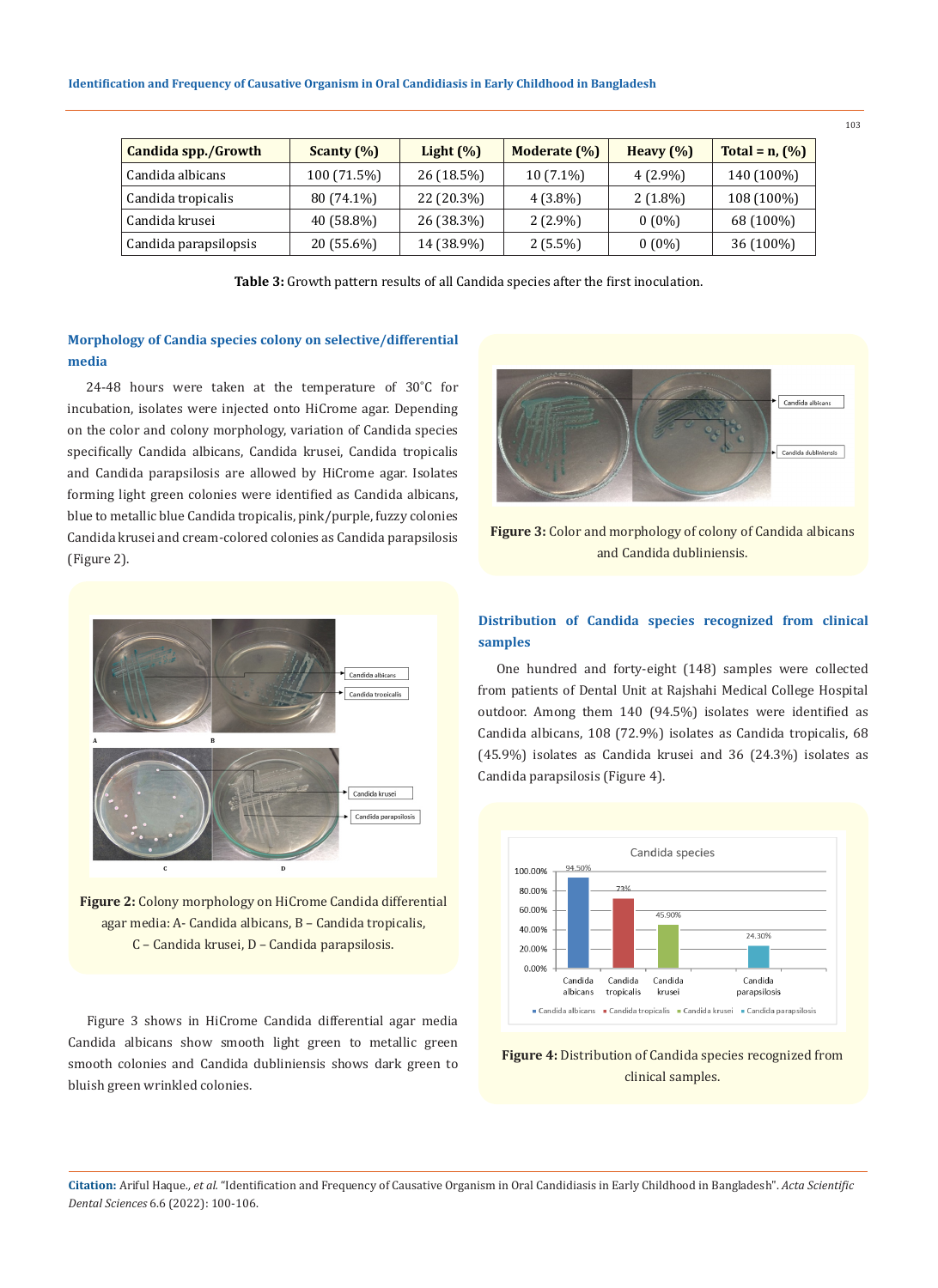### **Distribution of Candida species by age of the respondents**

As per table 4 shown below, Candida albicans was most widespread in the population, in the age group of 1 to 3 years. It is perceived that Candida tropicalis and Candida krusei were in this age group at comparatively greater quantity than in other age clusters.

| Age           | Candida albicans<br>n, (%) | Candida tropicalis<br>n, (%) | Candida krusei<br>n, (%) | Candida parapsilopsis<br>n, (%) |
|---------------|----------------------------|------------------------------|--------------------------|---------------------------------|
| $\leq 1$ year | 48 (34.3%)                 | 36 (33.3%)                   | 24 (35.3%)               | 12 (33.4%)                      |
| 1-3 years     | 68 (48.6%)                 | 56 (51.9%)                   | 28 (41.2%)               | 20 (55.5%)                      |
| 4-6 years     | 24 (17.1%)                 | 16 (14.8%)                   | 16 (23.5%)               | $4(11.1\%)$                     |
| Total         | 140 (100%)                 | 108 (100%)                   | 68 (100%)                | 36 (100%)                       |

**Table 4:** Candida species prevalence according to respondent's age.

In 140 isolates of Candida albicans 48 of them less than 1 year, 68 of them between 1-3 year and 24 of them were between 4-6 year, in 108 isolates of Candida tropicalis 36 of them less than 1 year, 56 of them between 1-3 year and 16 of them were between 4-6 year, in 68 isolates of Candida krusei24 of them less than 1 year, 28 of them between 1-3 year and 16 of them were between 4-6 year and in 36 isolates of Candida parapsilopsis12 of them less than 1 year, 20 of them between 1-3 year and 4 of them were between 4-6 year.

#### **Distribution of Candida species by gender of the respondents**

The objectives of this study were not genuinely formed depending on the distribution patterns of Candida species. Nevertheless, it is worth to be mentioned that these comparisons are deemed by the analysis of the data.

As per the summary of the table 5, the prevalence of Candida species is shown based on their gender. The women sheltering more species observe than males in Candida species colonization.

| <b>Spp. According to</b><br>sex | Male n, (%) | Female n, $(\%)$ Total n, $(\%)$ |            |
|---------------------------------|-------------|----------------------------------|------------|
| Candida albicans                | 44 (31.4%)  | 96 (68.6%)                       | 140 (100%) |
| Candida tropicalis              | 40 (37.1%)  | 68 (62.9%)                       | 108 (100%) |
| Candida krusei                  | 28 (41.1%)  | 40 (58.9%)                       | 68 (100%)  |
| Candida<br>parapsilopsis        | 12 (33.3%)  | 24 (66.7%)                       | 36 (100%)  |

**Table 5:** Candida species prevalence according to respondent's sex.

In 140 isolates of Candida albicans 44 of them were observed in male and 96 of them were from female, in 108 isolates of Candida tropicalis 40 of them were observed in male and 68 of them were from female, in 68 isolates of Candida krusei28 of them were observed in male and 40 of them were from female and in 36 isolates of Candida parapsilopsis12 of them were observed in male and 24 of them were from female.

#### **Discussion**

The conventional methods include the inoculation on corn-meal agar, biochemical assimilation and fermentation tests and thus the cost of mycology cultures is increased. Hence, these laboratories were being limited to the germ tube test for diagnosing the Candida albicans or non albicans Candida. It becomes impossible to select the proper agent for antifungal therapy. Prior to be mentioned that the monitoring of drug residence along with, a safe and effective drug treatment and the anticipation of resistance to antimicrobial therapy is not possible without standard diagnostic tools. Simple, cost effective and speedy method is required to be evaluated chromogenic medium and identifying Candida to species level. With a view to differentiating Candida species, Chromogenic agar is used as a up to date and more quick technique.

Oral candidiasis is an infection caused by oral Candida species; Candida albicans has been commonly detected, where- as Candida tropicalis, Candida parapsilosis and Candida krusei have been isolated less frequently  $[9]$  Recently, however, as in our study, Candida albicans and Candida tropicalis are reported to cause oral infection, as a single species or as mixed causative agents [10-12].

According to our result, children are most vulnerable to oral candidiasis due to their lower immunity between age of 1-3 year because mother immunity persist in children for over a period of 6-12 months then children's own immune system begin to develop [13-16]. Malnutrition and drug resistance are two major causes of recurrent oral candidiasis in children between age of 1-3 year.

**Citation:** Ariful Haque*., et al.* "Identification and Frequency of Causative Organism in Oral Candidiasis in Early Childhood in Bangladesh". *Acta Scientific Dental Sciences* 6.6 (2022): 100-106.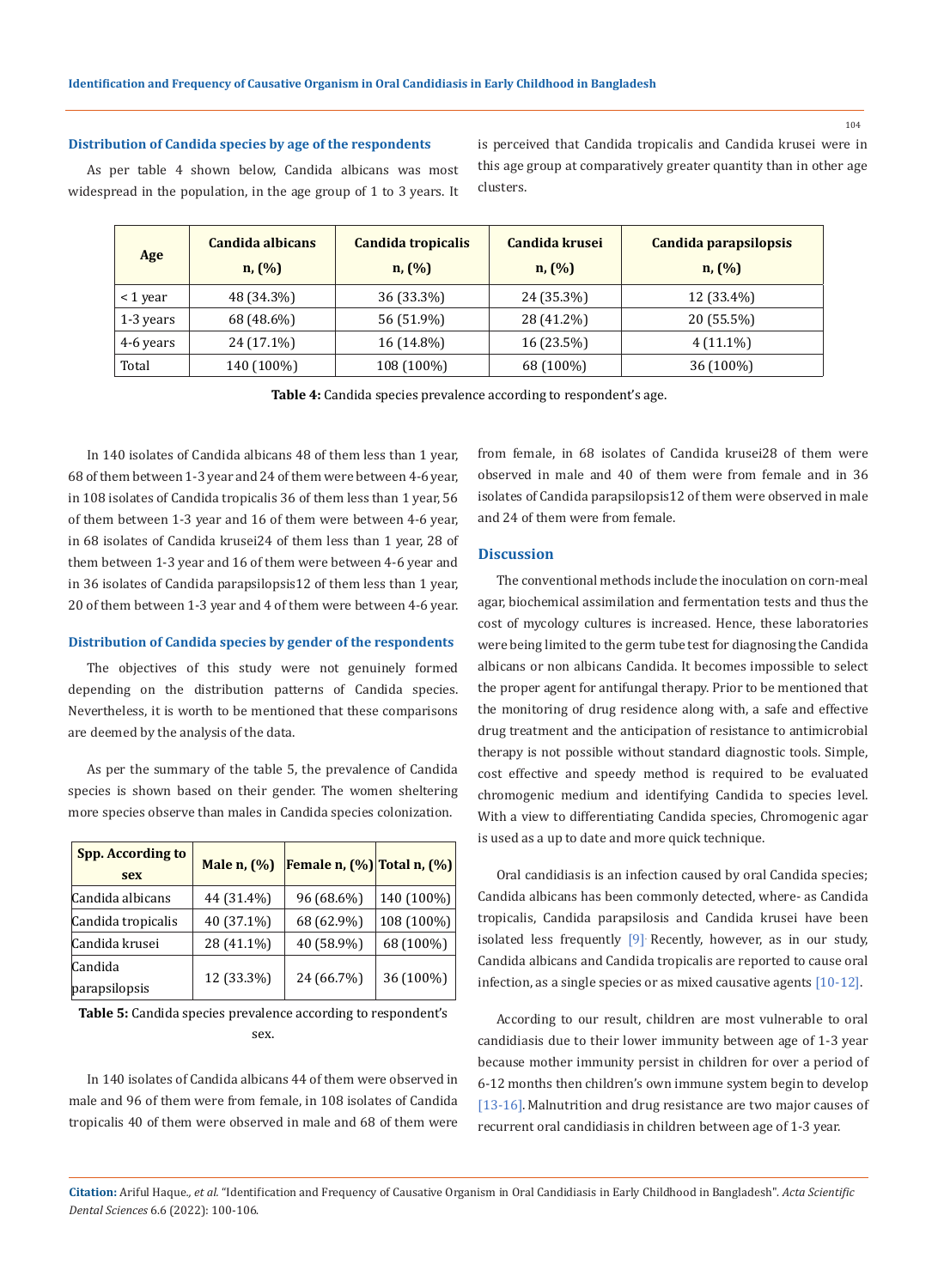Light green colonies are produced by Candida albicans on HiCrome Candida differential agar in our study. Kumar., *et al*. Sukumaran., *et al*. reported all the samples of Candida albicans shows light green colonies on HiCrome agar as noted on Himedia, Mumbai, India [17,18]. It has been reported by Nadeem., *et al*. that green-colored colonies were showed by Candida albicans yet media used was CHROMagar Candida, (France) [19]. Blue to metallic blue colonies on HiCrome Candida differential agar is produced Candida tropicalis. The agreement with Sukumaran., *et al*. Manikandan., *et al*. and the agreement with Devi., *et al*. as well as the study represents all the specimens of Candida tropicalis showed blue to metallic blue colonies on HiCrome Candida differential agar [18,20,21]. Following that purple fuzzy colonies are produced by Candida krusei on HiCrome Candida differential agar. Based on the study, purple fuzzy colony on HiCrome Candida differential agar are produced by all the specimens of Candida krusei in accordance with Deaf., *et al*. and reported by Dharwad., *et al.*[22,23].The study hereby represents the production of light pink to pink-colored colonies on HiCrome Candida differential agar by Candida parapsilosis which leads to complications in identification. Sivakumar., *et al*. reported that varying shades of pinkish, purplecolored colonies are produced by Candida parapsilosis nevertheless CHROMagar Candida (CHROMagar Company, Paris, France) was used as the chromogenic media [7].

### **Conclusion**

In summary, we concluded that for successful treatment, species identification of Candida has a principal effect since it aids in ideal choice of the therapeutic drugs and ensure the utilization of HiCrome Candida differential agar media in a simple, rapid and inexpensive method. This identification will aid clinician in making quick choice on suitable antifungal agents. The utility of HiCrome agar in routine mycology laboratories may be increased by further modification in the agar and improvement in the observer skills. This may prevent the need for conventional identification methods. We also found that not all recurrent cases were associated with antifungal drug resistance in oral candidiasis. These recurrent cases might be managed by properly educating patient about personal hygiene and by keeping the affected area dry. An important role for the treatment of fungal diseases will be played by vitro susceptibility testing of the yeast to antifungal drugs in proper selection of antifungal drugs because there is vast exposure of drug-resistant species being the presence of the concern of incorrect empirical treatment. This will result in decreasing morbidity of patient and mortality.

#### **Conflict of Interests**

The authors declare no potential conflict of interests.

### **Ethical approval and consent to participate**

Ethical approval was taken from the Institutional Animal, Medical Ethics, Biosafety and Biosecurity Committee (IAMEBBC) of Institute of Biological Sciences, University of Rajshahi. Memo No: 37 (21)/320/ IAMEBBC/IBSc.

#### **Bibliography**

- 1. [Arendrup Maiken Cavling.,](https://pubmed.ncbi.nlm.nih.gov/16145088/) *et al.* "Seminational surveillance [of fungemia in Denmark: notably high rates of fungemia and](https://pubmed.ncbi.nlm.nih.gov/16145088/)  [numbers of isolates with reduced azole susceptibility".](https://pubmed.ncbi.nlm.nih.gov/16145088/) *Journal [of Clinical Microbiology](https://pubmed.ncbi.nlm.nih.gov/16145088/)* 43.9 (2005): 4434-4440.
- 2. [Cannon RD and WL Chaffin. "Oral colonization by Candida](https://pubmed.ncbi.nlm.nih.gov/10759414/)  albicans". *[Critical Reviews in Oral Biology and Medicine](https://pubmed.ncbi.nlm.nih.gov/10759414/)* 10.3 [\(1999\): 359-383.](https://pubmed.ncbi.nlm.nih.gov/10759414/)
- 3. [Abad CL and N Safdar. "The role of lactobacillus probiotics in](https://pubmed.ncbi.nlm.nih.gov/19567343/)  [the treatment or prevention of urogenital infections-a system](https://pubmed.ncbi.nlm.nih.gov/19567343/)atic review". *[Journal of Chemotherapy](https://pubmed.ncbi.nlm.nih.gov/19567343/)* 21.3 (2009): 243-252.
- 4. [Williams David and Michael Lewis. "Pathogenesis and treat](https://www.ncbi.nlm.nih.gov/pmc/articles/PMC3087208/)ment of oral candidosis". *[Journal of Oral Microbiology](https://www.ncbi.nlm.nih.gov/pmc/articles/PMC3087208/)* 3.1 [\(2011\): 5771.](https://www.ncbi.nlm.nih.gov/pmc/articles/PMC3087208/)
- 5. [Akpan A and Morgan R. "Oral candidiasis".](https://pubmed.ncbi.nlm.nih.gov/12185216/) *Postgraduate Medical Journal* [78.922 \(2002\): 455-459.](https://pubmed.ncbi.nlm.nih.gov/12185216/)
- 6. [Kundu RV and Amit Garg. "Yeast infections: candidiasis, tinea](https://accessmedicine.mhmedical.com/content.aspx?bookID=392§ionID=41138917&jumpsectionID=41164092&CAClickthru=52567)  [\(pityriasis\) versicolor, and Malassezia \(Pityrosporum\) follicu-](https://accessmedicine.mhmedical.com/content.aspx?bookID=392§ionID=41138917&jumpsectionID=41164092&CAClickthru=52567)litis". [Fitzpatrick's Dermatology in General Medicine.](https://accessmedicine.mhmedical.com/content.aspx?bookID=392§ionID=41138917&jumpsectionID=41164092&CAClickthru=52567) 8<sup>th</sup> edition. *[New York: McGraw-Hill](https://accessmedicine.mhmedical.com/content.aspx?bookID=392§ionID=41138917&jumpsectionID=41164092&CAClickthru=52567)* (2012): 2298-2307.
- 7. Sivakumar VG., *et al.* ["Use of CHROMagar in the differentiation](https://pubmed.ncbi.nlm.nih.gov/18716895/)  [of common species of Candida".](https://pubmed.ncbi.nlm.nih.gov/18716895/) *Mycopathologia* 167.1 (2009): [47-49.](https://pubmed.ncbi.nlm.nih.gov/18716895/)
- 8. Moran Gary P., *et al*[. "Candida albicans versus](https://www.hindawi.com/journals/ijmicro/2012/205921/) *Candida dubliniensis:* why is *C. albicans* more pathogenic?". *[International Jour](https://www.hindawi.com/journals/ijmicro/2012/205921/)[nal of Microbiology](https://www.hindawi.com/journals/ijmicro/2012/205921/)* 2012 (2012).
- 9. [Samaranayake Lakshman P.,](https://pubmed.ncbi.nlm.nih.gov/19152525/) *et al*. "Oral mucosal fungal infections". *[Periodontology 2000](https://pubmed.ncbi.nlm.nih.gov/19152525/)* 49.1 (2009): 39-59.
- 10. Marcos-Arias Cristina., *et al.* "*In vitro* [activities of new triazole](https://pubmed.ncbi.nlm.nih.gov/21842426/)  [antifungal agents, posaconazole and voriconazole, against oral](https://pubmed.ncbi.nlm.nih.gov/21842426/)  [Candida isolates from patients suffering from denture stoma](https://pubmed.ncbi.nlm.nih.gov/21842426/)titis". *Mycopathologia* [173.1 \(2012\): 35-46.](https://pubmed.ncbi.nlm.nih.gov/21842426/)

**Citation:** Ariful Haque*., et al.* "Identification and Frequency of Causative Organism in Oral Candidiasis in Early Childhood in Bangladesh". *Acta Scientific Dental Sciences* 6.6 (2022): 100-106.